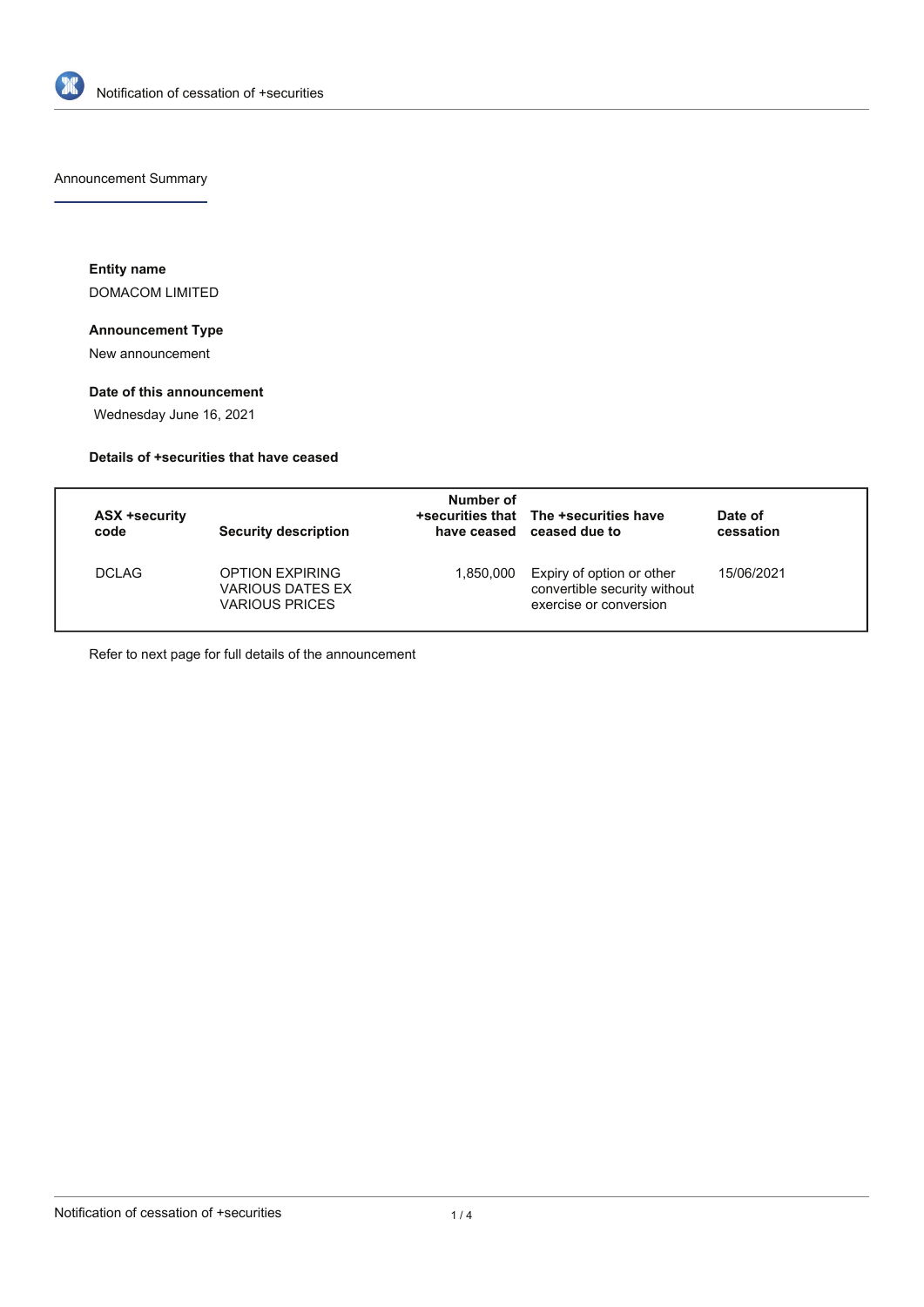

Part 1 - Announcement Details

**1.1 Name of +Entity**

DOMACOM LIMITED

We (the entity named above) provide the following information about our issued capital.

**1.2 Registered Number Type** ABN

**Registration Number** 69604384885

**1.3 ASX issuer code DCL** 

**1.4 The announcement is** New announcement

**1.5 Date of this announcement**

16/6/2021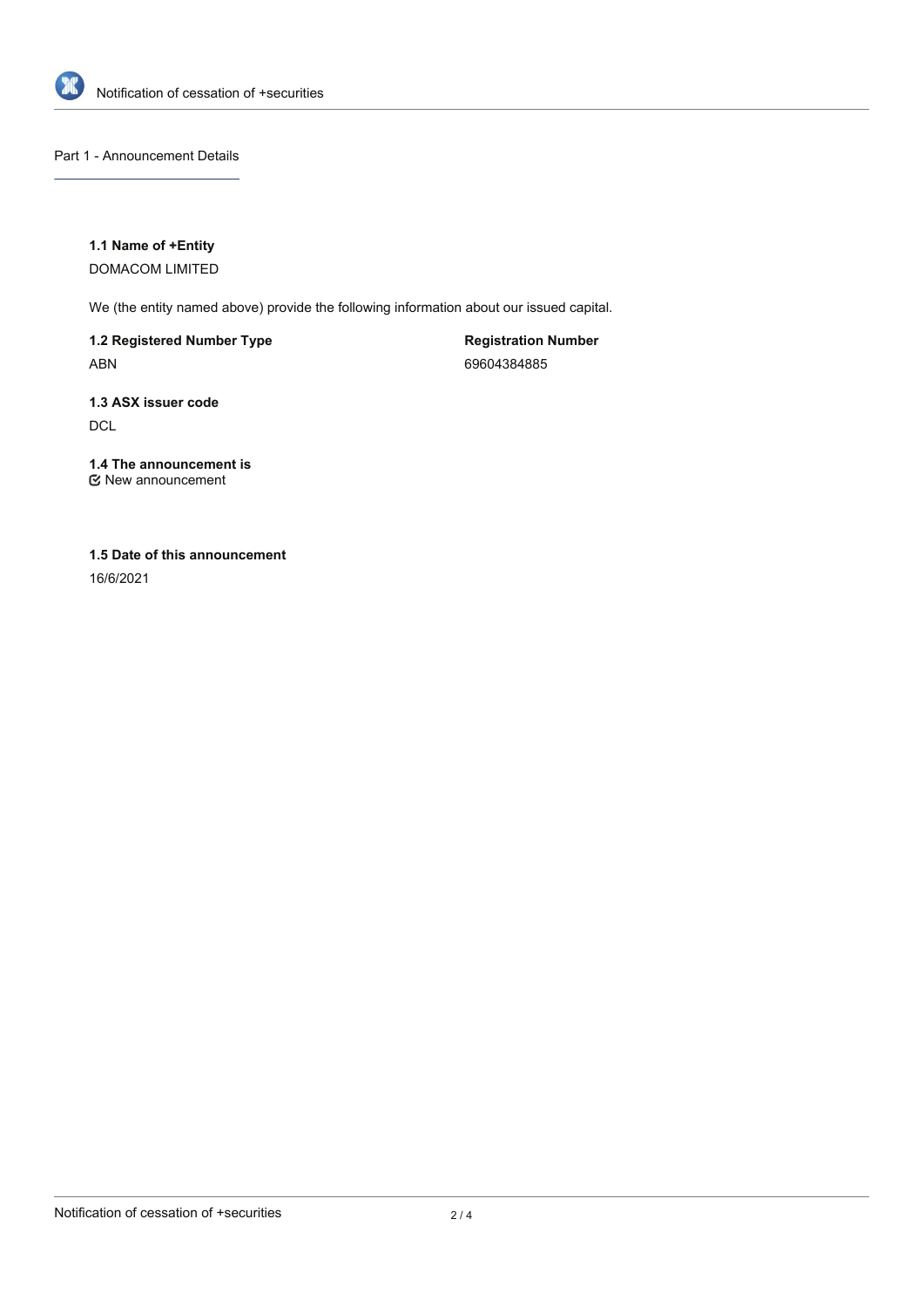

Part 2 - Details of +equity securities or +debt securities that have ceased

| Unquoted + equity securities that have ceased |                                                                               |
|-----------------------------------------------|-------------------------------------------------------------------------------|
| Number of securities that have ceased         |                                                                               |
| 1,850,000                                     |                                                                               |
| <b>Reason for cessation</b>                   |                                                                               |
|                                               | Expiry of option or other convertible security without exercise or conversion |
| Date of cessation                             | Is the entity paying any consideration for the cessation?                     |
| 15/6/2021                                     | ় No                                                                          |